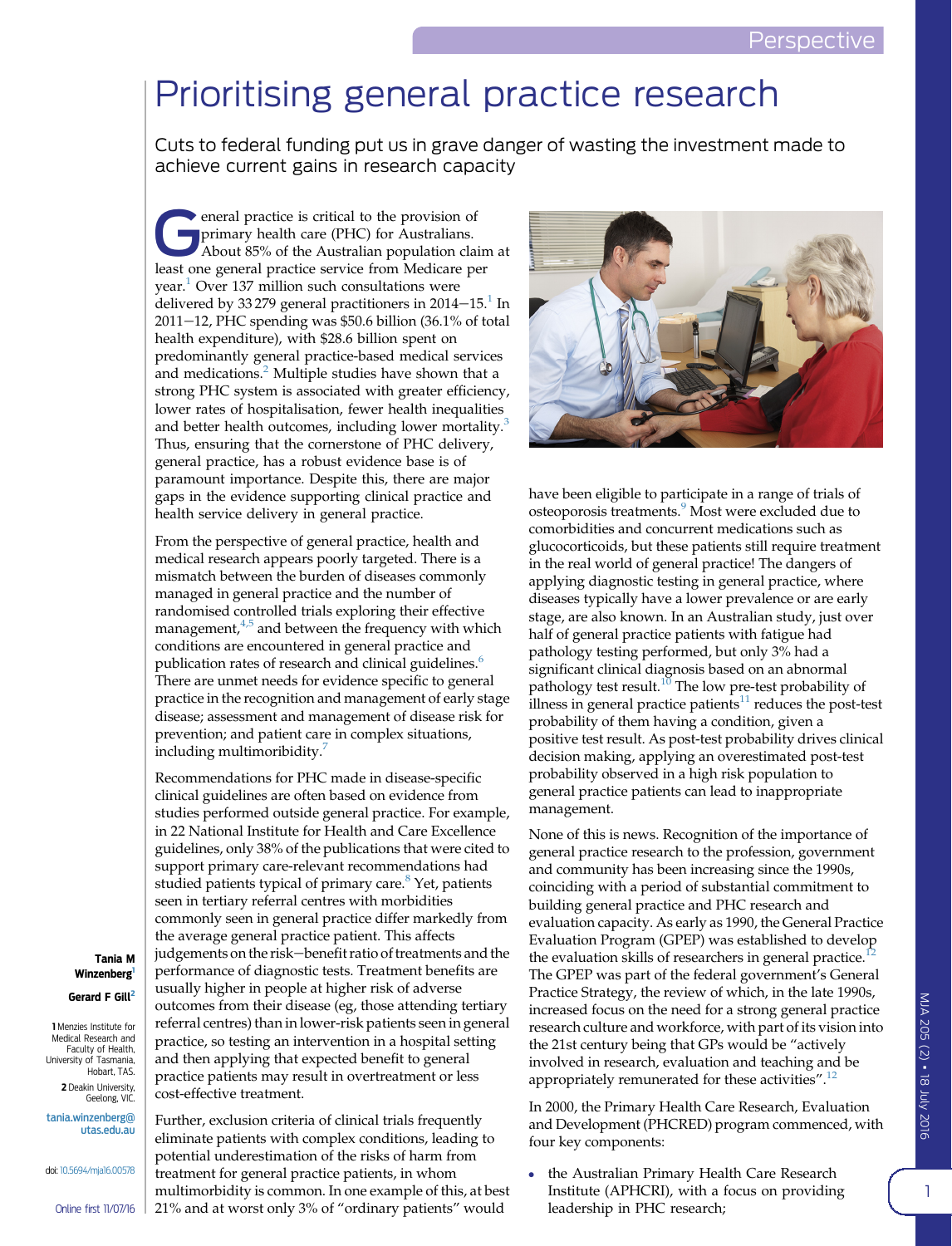- the Research Capacity Building Initiative (RCBI), which funded university departments of general practice and rural health to provide training and support in PHC research, particularly for GPs;
- PHC research grants, administered through the National Health and Medical Research Council (NHMRC); and
- the Primary Health Care Research and Information Service (PHCRIS), established to support dissemination and exchange of knowledge.

These efforts have resulted in many high quality research projects being conducted, and their results published. A small sample of such research conducted by Australian GPs includes a decade of research altering post-excision wound care in general practice $^{13,14}$  $^{13,14}$  $^{13,14}$  and publications in the world's top clinical medical journals on other important matters for GPs and their patients, such as counselling for women disclosing intimate partner violence<sup>[15](#page-3-0)</sup> and treatment for chronic knee pain. $16$ 

So why do we have to justify the importance of prioritising general practice research yet again? Put simply, the plug is being pulled on federal funding when the job is only partly done! The RCBI was defunded in 2011. More recently, funding to APHCRI has ceased; PHCRIS has just received a 6-month reprieve of withdrawal of funding; and the federal government contribution to the Bettering the Evaluation and Care of Health (BEACH) program has ceased. BEACH has been the major source of data on general practice activity in Australia. Government provided only about 18% of the total funding for this longstanding program (Associate Professor Helena Britt, University of Sydney, personal communication) but, combined with other difficulties in securing funding, BEACH now has to close.<sup>[17](#page-3-0)</sup> This incredibly cost-effective source of data for government and the profession will not readily be replaced.

Two ways to measure general practice research capacity and output are publication rates and numbers of successful doctoral candidates. General practice publication rates increased threefold from 1990-1999 to  $2000-2007$ ,<sup>[18](#page-3-0)</sup> which sounds impressive until one examines the absolute figures — this still amounts to only three publications per 1000 GPs per year, comparing poorly with rates for physicians (160/1000/year) and surgeons (68/1000/year).[18](#page-3-0) From 2005 to 2014, 76 GPs were awarded a PhD from an Australian university.  $^{19,20}\,$  $^{19,20}\,$  $^{19,20}\,$ There are no corresponding data for other disciplines but, in the same period, at least 200 physicians completed a doctorate under NHMRC scholarships.

Access to research funding for general practice research remains very challenging. The General Practice Strategy review noted that, "in Australia there is a considerable imbalance between the amount of funding devoted to research in secondary care compared with what is spent on primary and community-based research (including general practice)". [12](#page-3-0) This imbalance remains. From 2000 to 2008, only about 1.9% of NHMRC-administered grants were PHC-related, and over a quarter of these were actually funded through the PHCRED strategy.<sup>[21](#page-3-0)</sup> This suggest two things. First, the moiety of research funds

directed at PHC research is completely out of proportion when one considers the health dollars spent on PHC and its importance to the community. Second, PHC researchers may not yet be sufficiently developed to be competitive in what is arguably the most important health and medical research funding stream to which they have access in Australia.

This latter point is critically important. Underpinning the decisions to withdraw funding from capacity-building initiatives appears to be a failure to recognise that progressing high-performing general practice researchers from PhDs to independent research leaders is a long term challenge. Specific people support for the career development of general practice researchers has been sporadic and inconsistent. From 2009 to 2014, NHMRC grant outcome data show that eight general practice or PHC Early Career Fellowships (available to researchers within 2 years of achieving their PhD) were awarded, but none subsequent to this.<sup>[22](#page-3-0)</sup> In 2011, four NHMRC/PHCRED Career Development Fellowships (aimed at people 2 to 12 years after achieving their PhD) were awarded.<sup>[23](#page-3-0)</sup> Data before 2013 specifying if other levels of people support for GP researchers were awarded are not available on the NHMRC website at this time, but from our knowledge of the general practice research environment, this support has been minimal.

General practice research workforce issues are substantial. The challenge of supporting general practice research is now left to the university departments of general practice and rural health, which are hamstrung by lack of resourcing for capacity-building since the RCBI funding was withdrawn. As they are currently structured, general practice academic departments will find it hard to increase their activities. From examining university websites, we estimate thatin June 2015 therewere 72 GPswith Level D or E (Associate Professor or Professor) appointments employed at Australian universities, only 52 of whom had a doctorate. Only two universities had a sufficient concentration of these appointments at the one site to make an effective potential research team. A quarter of these GP academics were aged 60 years or older. The median time since primary medical qualification for successful GP PhD candidates was 23 years, giving them a potential median research career of about 17 years.<sup>20</sup> Replacing the ageing GP research workforce will be difficult if this low rate of young doctoral students continues.

There are other problems affecting general practice research capacity, including:

- lack of funding for the infrastructure needs of general practices to participate fully in data collection and research;
- lack of support for practice-based research networks (PBRNs);
- lack of clearly defined clinical research career pathways; and
- the ongoing need for strengthening research culture within general practice.

PBRNs provide the equivalent of the biomedical laboratory for primary care. Currently, there are 17 university-linked PBRNs in Australia, whose research efforts are coordinated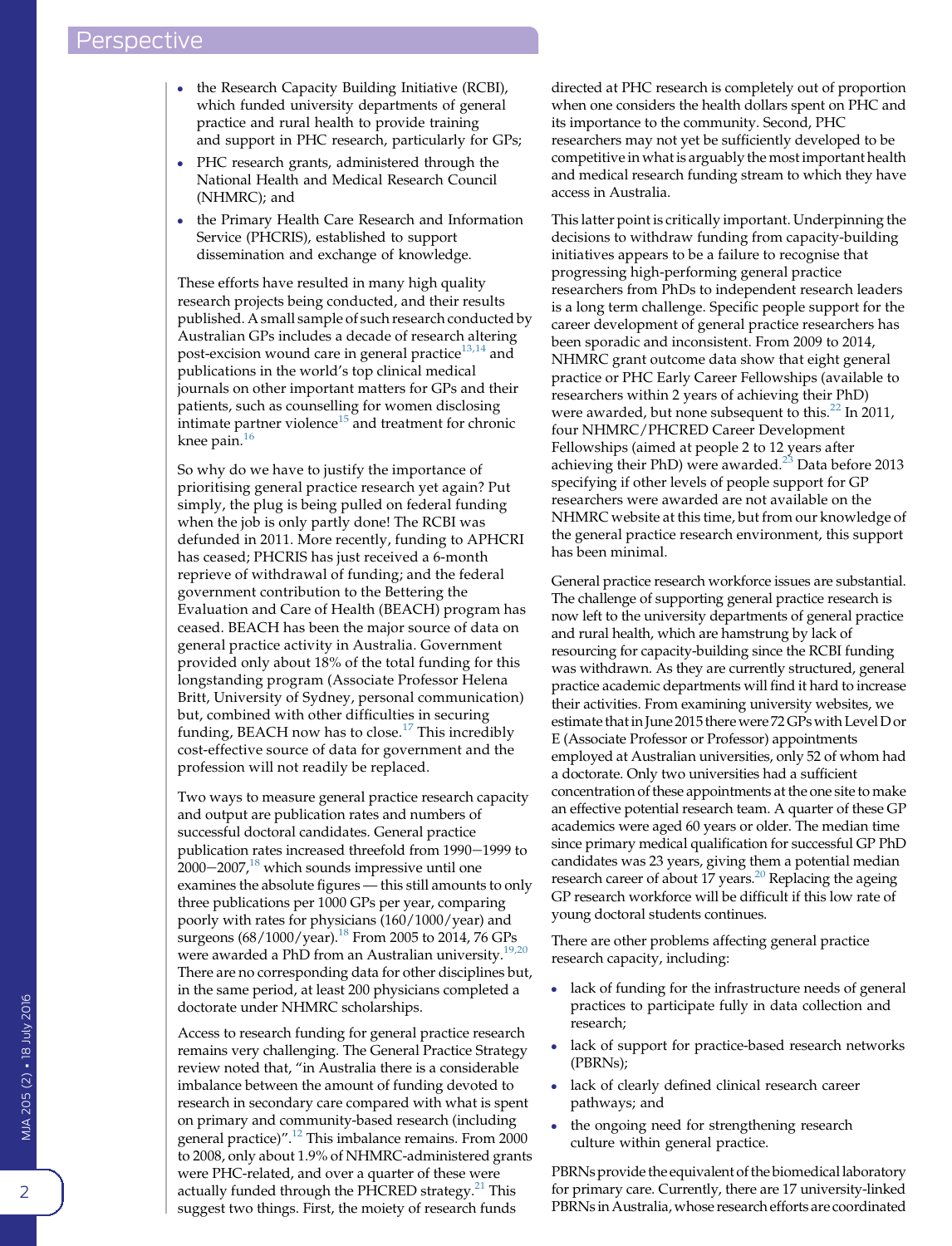MJA 205 (2) j 18 July 2016

## Perspectiv

## Recommendations of the Royal Australian College of General Practitioners (RACGP) for prioritising general practice research\*

The RACGP recommends that the federal government prioritises primary health care research and:

- commits \$27 million over nine years to establish a general practice research fellowship program, offering eight 4-5-year fellowships to develop general practitioner (GP) research leaders
- allocates 10% of the National Health and Medical Research Council's (NHMRC's) project grants budget to general practice-specific research projects (ie, projects with direct relevance to general practice and which involve one or more GPs as chief investigators)
- invests \$2.5 million to establish an NHMRC Centre for Research Excellence in General Practice/Primary Care
- invests \$200 000 per annum to support the maintenance of practice-based research networks, specifically the Australian Primary Care Research Network (APCReN)
- provides \$2 million per annum across university departments of general practice and rural health to facilitate practice-based research networks
- implements a practice incentive payment to enable practices to facilitate and implement research

\* Reproduced with permission from the Royal Australian College of General Practitioners. 2016-17 pre-budget submission. East Melbourne, Vic: RACGP, 2016. Available at: <http://www.racgp.org.au/yourracgp/news/reports/20160205prebudget>  $\blacklozenge$ 

by the Australian Primary Care Research Network (APCReN). These networks have contributed to quality Australian research, including some mentioned above and the internationally important ASPREE randomised controlled trial of low dose aspirin for primary prevention in healthy older people, $24$  which has recruited over 16000 general practice patients. Overseas, public funding has proved essential for the development and governance of PBRNs,<sup>25</sup> but federal government funding of APCReN has been limited and may not be ongoing.

Prioritising general practice research was a key part of the Royal Australian College of General Practitioners' (RACGP's) pre-Budget submission to the federal government this year[.26](#page-3-0) The RACGP's recommendations (Box), if implemented, would go a long way towards overcoming the obstacles blocking the continued development of sustainable, long term general practice research capacity for Australia. This is doable, through a more balanced distribution of current research funds to

prioritise general practice research or through the Medical Research Future Fund, given the Australian Government's wish"to support the sustainability of the health system and drive medical innovation through transforming how health and medical research is conducted in Australia".<sup>[27](#page-3-0)</sup> In the meantime, we are in grave danger of wasting the investment made to achieve current gains in capacity, leaving our profession and the Australian population to make dowith a severely restricted evidence base to support PHC in this country.

Competing interests: Tania Winzenberg is Chair of the RACGP Expert Committee -Research and a member of the Australasian Association for Academic Primary Care and has at various points in her career been supported by the PHCRED program. Gerard Gill has previously been a member of the RACGP Council (2002), the RACGP National Research Committee (1994-2000) and the Australian Medical Association Council of General Practice (1991).

Provenance: Commissioned; externally peer reviewed.

 $\odot$  2016 AMPCo Pty Ltd. Produced with Elsevier B.V. All rights reserved.

References are available online at [www.mja.com.au.](http://www.mja.com.au)

"progressing highperforming general practice researchers from PhDs to independent research leaders is a long term challenge"